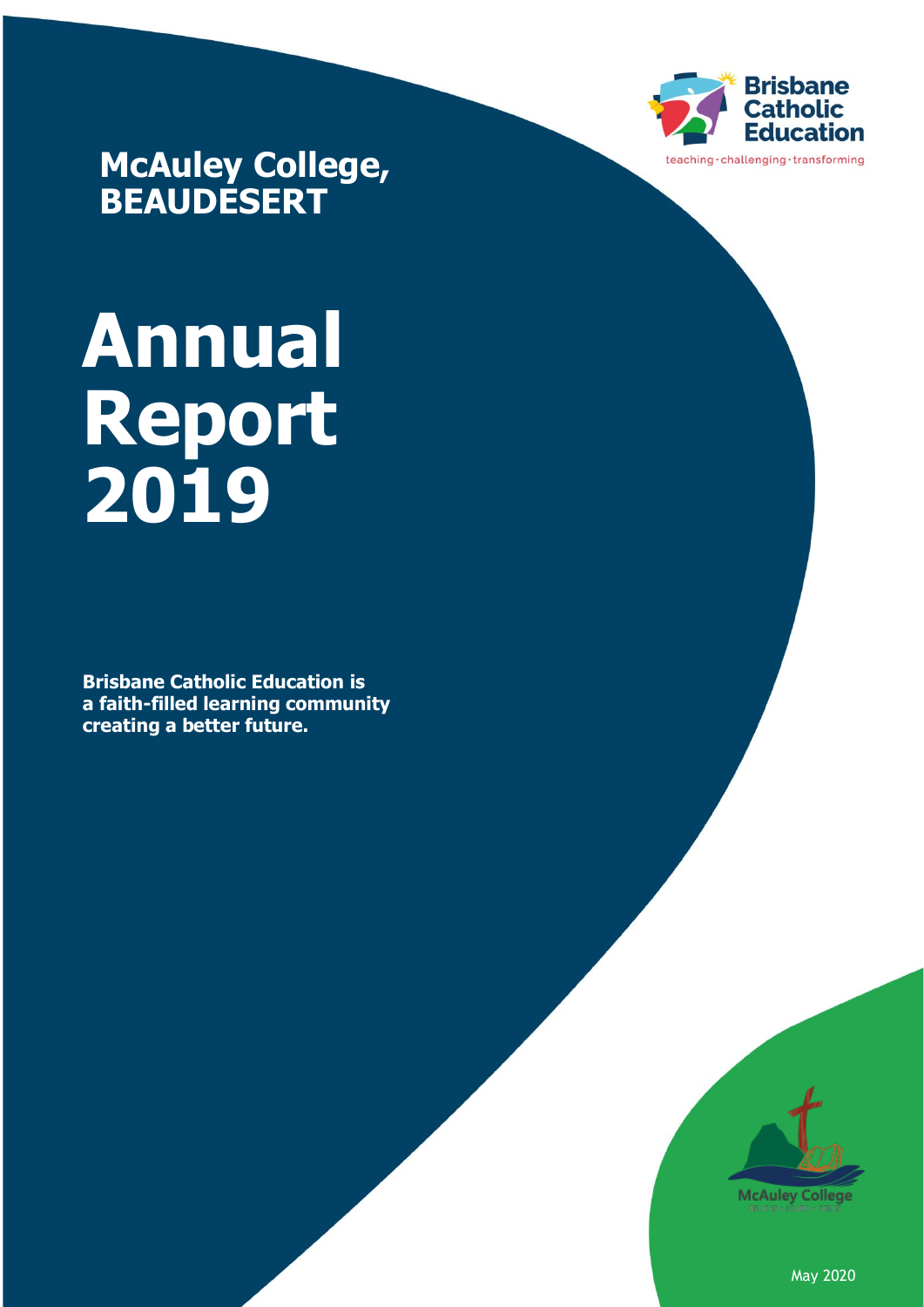# Contact information

| <b>School</b>         | <b>McAuley College</b>           |
|-----------------------|----------------------------------|
| <b>Postal address</b> | PO Box 36, BEAUDESERT, QLD, 4285 |
| <b>Phone</b>          | $(07)$ 5542 3000                 |
| <b>Email</b>          | sbeaudesert@bne.catholic.edu.au  |
| School website        | www.mcauley.gld.edu.au           |
| <b>Contact Person</b> | Deidre Young - Principal         |

### **Principal's foreword**

The 2019 Annual Report presents information for reporting requirements and informs the wider community of our school's operations and achievements through the year. The report includes information on the school's profile, curriculum delivery, social climate, school funding, workforce composition and student performance.

#### **School progress towards its goals in 2019**

McAuley College experienced much success across 2019. This was clear in feedback that formed part of our Internal Review. The College was nominated for an Excellence in Learning and Teaching Award, as well as a finalist in the Scenic Rim Business Awards.

Our **Strong Catholic Identity**, and our growing Mercy tradition, has been consolidated by our annual theme centred around the teachings of Catherine McAuley. The symbol of 'boots' continues to be a strong foundation on which to build our growing story and allows staff, students and parents, to connect with our core Catholic beliefs regardless of where they are at on their own personal faith journey. A prayer table was established in each PC room. The annual induction program for new staff was delivered by Sr Mary Lawson rsm; and our Mercy Day incorporated a keynote speaker, Stephanie Langley, to build on our student's formation complemented by their BELIEVE days (Years 7 and 9) or camp experiences (Year 8). The College continued to celebrate our Catholic identity through opportunities such as Community Mass once a month, House Celebrations, Opening and Blessing of Stage Two, Ignite HIGH, Lenten and Christmas Appeals, fundraising opportunities, an Episcopal Visit, and the St Mary's Parish Youth Group, to name a few. The College engaged with the Relationships and Sexuality Education program, and the scope and sequence for Years 7 to 10 Religious Education was finalised with consideration given to Senior School offerings.

In **Excellent Learning and Teaching**, the College excelled at meeting system benchmarks and our own SMART goals. Most significant is the shared professional practice of all staff, with explicit practices embedded consistently across each key learning area. NAPLAN data demonstrates a significant growth in our Year 9 students across their two-year journey between testing periods. The effect size clearly demonstrates that our pedagogical practices have value added and are having an impact. The internal review affirms the College has a strong agenda around learning and teaching. In 2019, the College engaged in the ACCELERATE program which supported the ongoing growth of teacher capacity. Our mantra around collaborative practices and collective efficacies having the greatest impact on student learning outcomes; and our work this year ensured staff were 'consciously competent' in expected and effective practices. The College delivered a successful NUDGE project in co-teaching, and this unfolded in practice with our Year 7 Geography class in Semester One.

Scope and Sequence documents for Years 7 to 10 were finalised, with a view to planning our curriculum offerings for Year 11 & 12. A Curriculum Leader was introduced to our Middle Leader structure and this role has been instrumental in focusing staff on work to prepare teachers, and our students, for the demands of Senior Schooling. We reviewed the College Timetable structure to support the introduction of Year 11 & 12 in 2021, completed QCAA Modules, and developed our whole school Assessment Policy.

Finally, in **Building a Sustainable Future**, we introduced and supported a new Middle Leader structure for the next two years. Coaching opportunities were extended to Middle Leaders and Provisionally Registered teachers. There was a targeted approach to engage parents more authentically in the learning and teaching agenda. Regular Parent Engagement workshops were held across each term; as well as engaging parents in committees which had an explicit purpose and link to improving opportunities for our young people.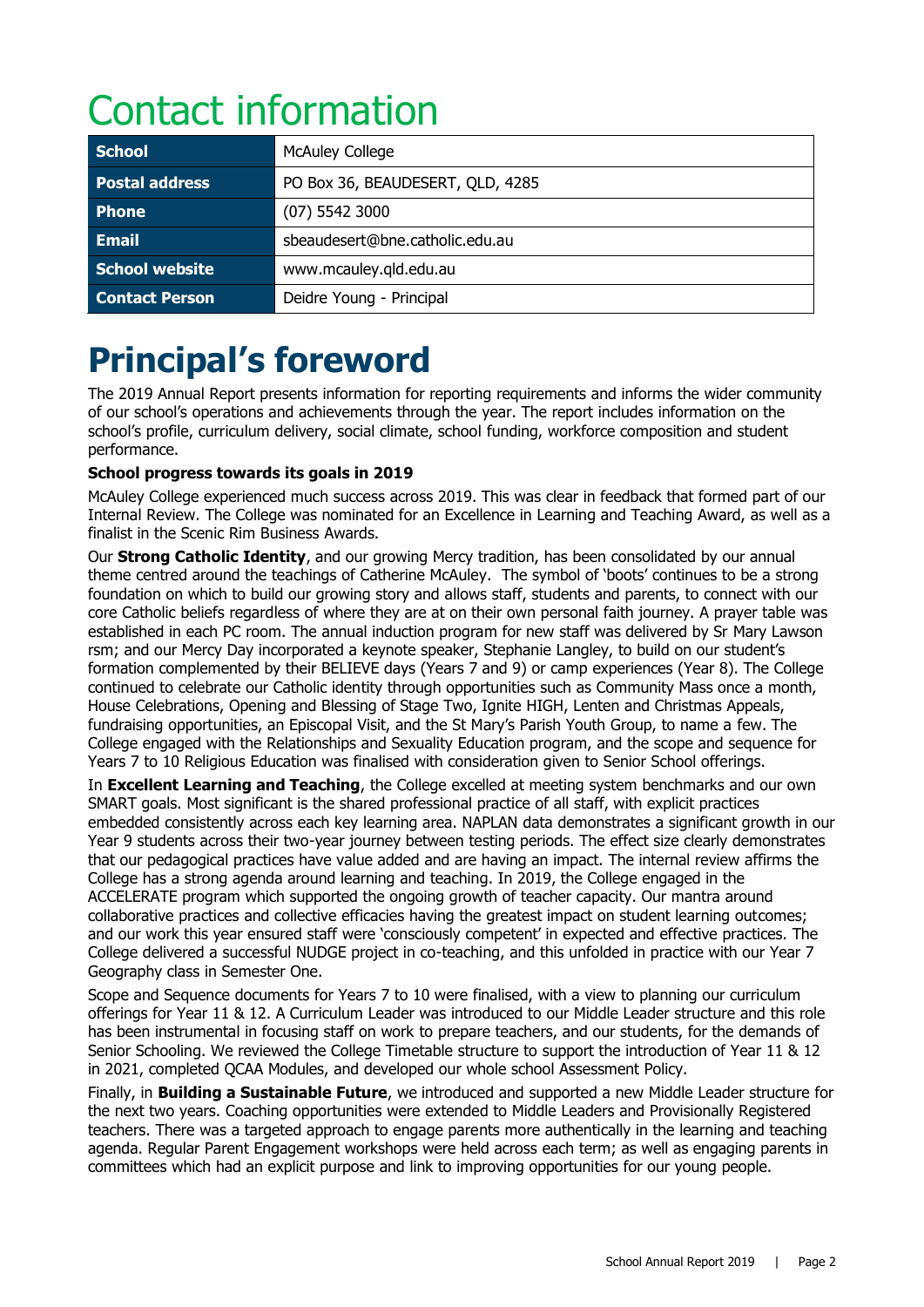| <b>Goal</b>                                                                                                                                                                                                                                                                                                                                                                                                                                                                                                       | <b>Progress</b> |
|-------------------------------------------------------------------------------------------------------------------------------------------------------------------------------------------------------------------------------------------------------------------------------------------------------------------------------------------------------------------------------------------------------------------------------------------------------------------------------------------------------------------|-----------------|
| Build the College culture around our Catholic Identity and Mercy Charism so<br>all members of the community can articulate what it means to be part of<br>McAuley College.                                                                                                                                                                                                                                                                                                                                        | Achieved        |
| By the end of 2019, the teaching staff are engaging with the effective and<br>expected practices, specifically identified through use of data that that leads<br>learning and short cycles of planning linked to our work with Accelerate, to<br>improve written literacy. We will also continue to build capacity of teachers in<br>the explicit teaching of literacy across learning areas. As a result, 80% of<br>Year 7, 8 and 9 students will be consistently reaching the Writing Analysis<br>tool (20-24). | Achieved        |
| Develop the whole school curriculum (Years 7 to 12), with a focus on building<br>our Junior curriculum offerings especially across Years 9 and 10 and<br>developing the Year 10 Handbook that provides shape to our Senior<br>Schooling Phase.                                                                                                                                                                                                                                                                    | Achieved        |
| Introduce authentic Parent Engagement across each term within the learning<br>and teaching agenda.                                                                                                                                                                                                                                                                                                                                                                                                                | Achieved        |
| Develop coaching opportunities, formation and Performance Management<br>Processes to support Middle Leaders, Beginning teachers and all staff in the<br>successful delivery of their goals.                                                                                                                                                                                                                                                                                                                       | Achieved        |

#### **Future outlook**

The explicit improvement agenda for 2020 will focus on gaining improvements in teacher capacity around literacy demands, and more explicitly writing, in their learning areas. By building teacher confidence in explicitly teaching the writing process (comprehending and composing) in their learning area through expected and effective practices and collaborative capacity building strategies, student's learning outcomes will be improved.

## **Our school at a glance**

#### **School profile**

McAuley College is a Catholic secondary school administered through Catholic Education Archdiocese of Brisbane.

**Coeducational or single sex:** Coeducational

**Year levels offered in 2019:** Secondary

#### **Student enrolments for this school:**

|      | <b>Total</b> | <b>Girls</b> | <b>Boys</b> | <b>Aboriginal and</b><br>Torres Strait<br><b>Islander</b><br>students |
|------|--------------|--------------|-------------|-----------------------------------------------------------------------|
| 2019 | L50          | 81           | 69          | 4                                                                     |

Student counts are based on the Census (August) enrolment collection.

#### **Characteristics of the student body**

McAuley College entered its third year of operation in 2019. As a new school, this is very much a key characteristic of our student body, with only Years 7 to 9 currently enrolled. Our students come from a range of 20+ feeder schools, including the two main Catholic Primary feeder schools in St Mary's Beaudesert and All Saints' Boonah. The remainder of our student body come from the many smaller state schools that make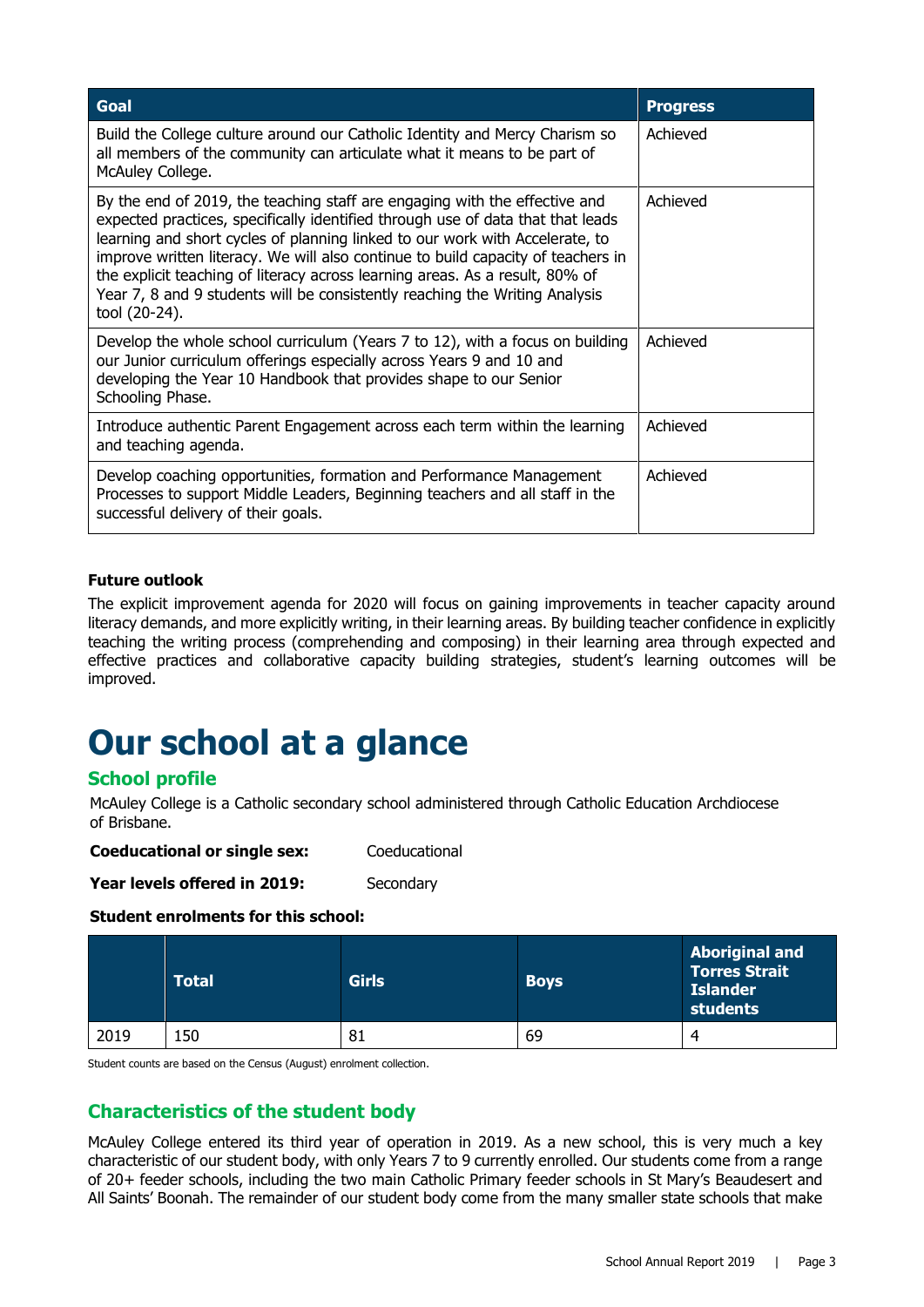up the Scenic Rim. Our families are traditionally looking for a small school that is safe and supportive. The Pastoral Care of each individual student is key to our growing culture. In addition, the quality learning and teaching that occurs in our classrooms, due to our consistent expectations and explicit good teaching practices, creates a good foundation for students to be engaged and thriving in their classes.

#### **Curriculum delivery**

#### **Approach to curriculum delivery**

- Learning is student focused.
- Quality learning and teaching is delivered by expert teachers who are responsive to the needs of each individual student in the classroom.
- The College has high expectations, which are outlined in our Positive Behaviour Support Plan, "Keeping it REAL at McAuley College". We explicitly teach and model positive and productive behaviours, building every student's capacity to be responsible decision makers and accepting the consequences for their actions.
- The teaching of literacy is explicitly and consistently embedded across each key learning area.
- Years 7 to 10 are designed to provide a broad experience of the curriculum as recommended by the Australian Curriculum.
- The curriculum incorporates Religious Education across all year levels; a Pastoral Care Program and a comprehensive co-curricular program to foster the engagement of students and promote service to others.
- Students learn in a technology rich environment supported well by our one-to-one laptop program.
- The College has a comprehensive student support team, working in partnership with our parents to wrap around and support our learners. This includes our Pastoral Leaders; Support Teacher Inclusive Education, Guidance Counsellor, Speech Pathologist, Co-Teachers and School Officer – Learning Support.
- Break times have a student wellbeing focus, where social interaction and connection is prioritised. This is well supported by our Mobile Phone policy and expectations around the use of the College laptop during these times.
- The College is well engaged in the Senior Schooling space and have commenced planning for the development of our future years, including Years 11 and 12.
- STEAM and Agriculture Studies were added to our already extensive suite of curriculum offerings.
- The College was successful in receiving a Gateway to Industry Agriculture grant.

#### **Co-curricular activities**

McAuley College is small in size, but huge in spirit and opportunity. This is evident by the comprehensive range of activities embedded within our curriculum, as well as Cultural, Sporting and Service areas.

Co-curriculum Experiences

- Celebration of Success
- Book Week; Readers Cup; Premier's Reading Challenge
- Gardiners Chess Competition
- Cooking, Arts & Engineering entries at the local shows
- 'Creative Cube' Club
- Journalism Writing Club
- QAMT Mathematics Competition and Maths Quiz
- Mathematics Enrichment
- Homework Club
- Robotics Program delivered to Year 3 and 4 at local Primary schools.
- eSports Program and competitions
- Archibull Challenge

#### **Cultural Opportunities**

- Instrumental Program Voice, Guitar, Strings, Drums and Piano
- College Choir and Core Choir, participating in Queensland Catholic Colleges' Music Festival, Nursing Home Visits and College functions.
- Ensemble Groups including Guitar and Strings
- Soirée Afternoon
- Shake and Stir Drama Presentation
- Tournament of the Minds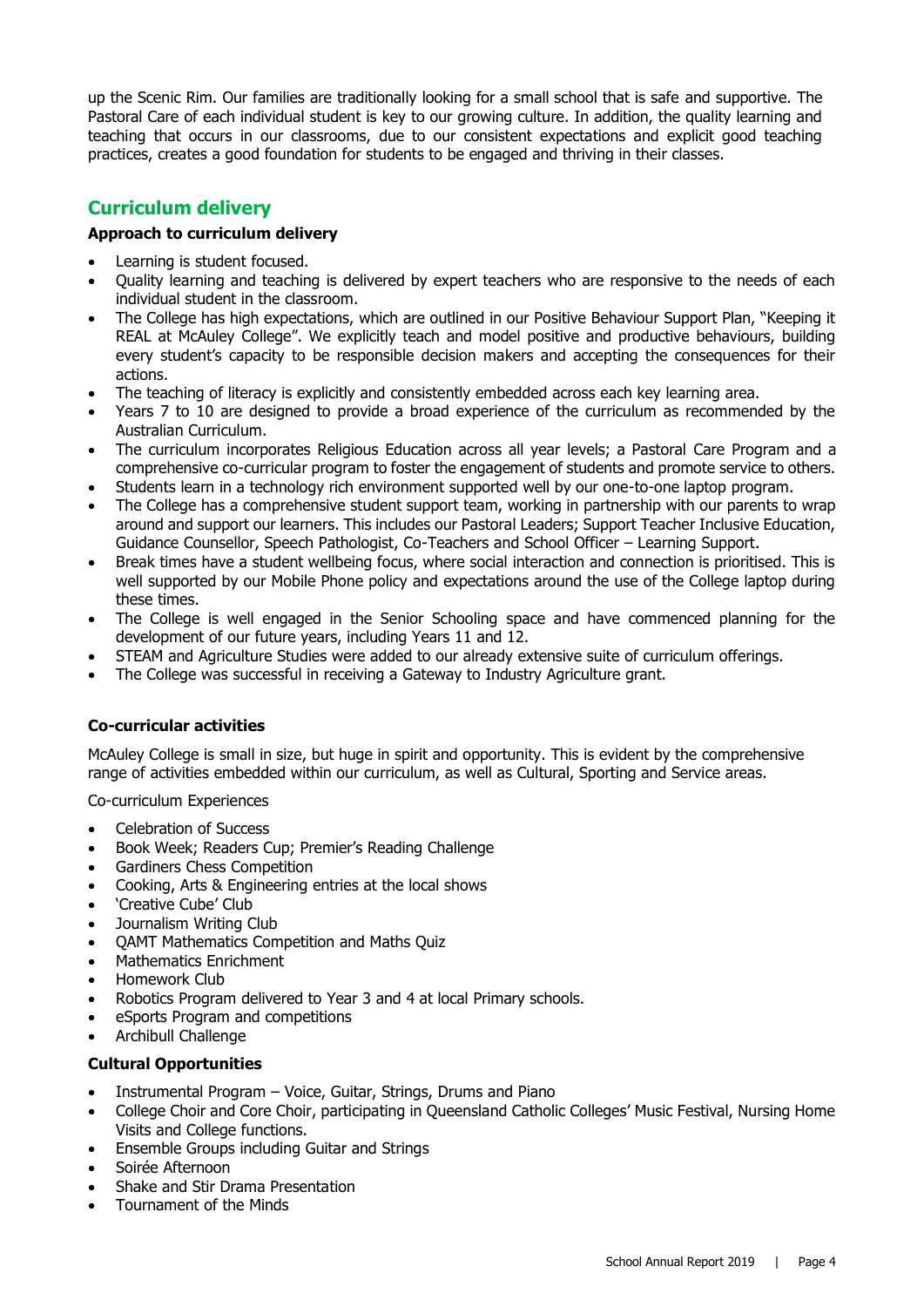• Drama Club

#### **Sporting Ventures**

- South East Colleges Association (SECA) Competition including the three main carnivals, Swimming, Athletics and Cross Country. As well as an interschool competition on Thursday afternoon across Terms 2 and 3.
- Member of Pacific District
- Swimming Club (Term 1 and Term 4) and Running Club
- Vicki Wilson Netball Shield
- Bridge to Brisbane and Gold Coast Marathon

#### **Service and Social Justice Groups**

- Ignite High Youth Engagement Opportunities
- House Celebrations and link to service groups such as Birthing Kits in partnership with Zonta.
- Community Masses
- Caritas and Able Christmas Appeal
- Service to St Mary's and All Saints' Fete Days

#### **How information and communication technologies are used to assist learning**

The McAuley College learning and teaching program is well supported by the suite of applications within Office 365. Our teaching staff utilise TEAMS and OneNote and the College Portal to keep students connected with their learning.

The College uses a range of technologies to keep parents engaged in the learning program and opportunities offered to our students. These include Facebook, fortnightly newsletters, and Parent Permission slips (as per EdSmart). All parents have access to the Parent Portal which is a powerful tool to keep them informed, and which can be accessed via the BCE Connect App on mobile phones.

McAuley College has a laser cutter and 3D printers. Our students connect with their learning through their own laptop device, school owned and student managed. A suite of iPads allows students to use a range of different applications within an Apple environment. Learning in The Arts and Media is enhanced by access to a class set of DSLR cameras and the Adobe Creative Suite, enabling our students to confidently create and share digital media products.

#### **Social climate**

#### **Overview**

McAuley College has adopted the Positive Behaviour for Learning (PB4L) Framework as the cornerstone for our student wellbeing approach. The framework has as its foremost principle a positive approach to student behaviour and development. It operates on explicitly teaching behaviours consistently across the whole school establishing clear expectations for student behaviour.

Through quality teaching and learning experiences students are challenged to make positive choices about their education. In fostering right relationships, students are encouraged to reflect upon their actions and grow in their ability to take responsibility for their learning and developing positive relationships.

PB4L has a continuum of behavioural support, acknowledging that our students will need differing levels of interventions and support to be successful at school. Our College expectations are clearly outlined in the "Keeping it REAL" matrix; this is explicitly taught and continually referred to within our daily structures, as well as informing our End of Semester Reports.

McAuley College has a clear response to bullying, committed to the prevention of bullying by and of students in our College. The priority in any response to incidents of bullying behaviour is always the wellbeing and on-going protection of those who have or may have been affected by this behaviour. Students and parents are advised to report suspected cases of bullying to a staff member.

"Bullying No Way" day is an important day that reinforces expected behaviours. Across the year, we also enjoyed a presentation by our Adopt-a-Cop on cybersafety and included a Parent Engagement focus around "Raising Today's Teens".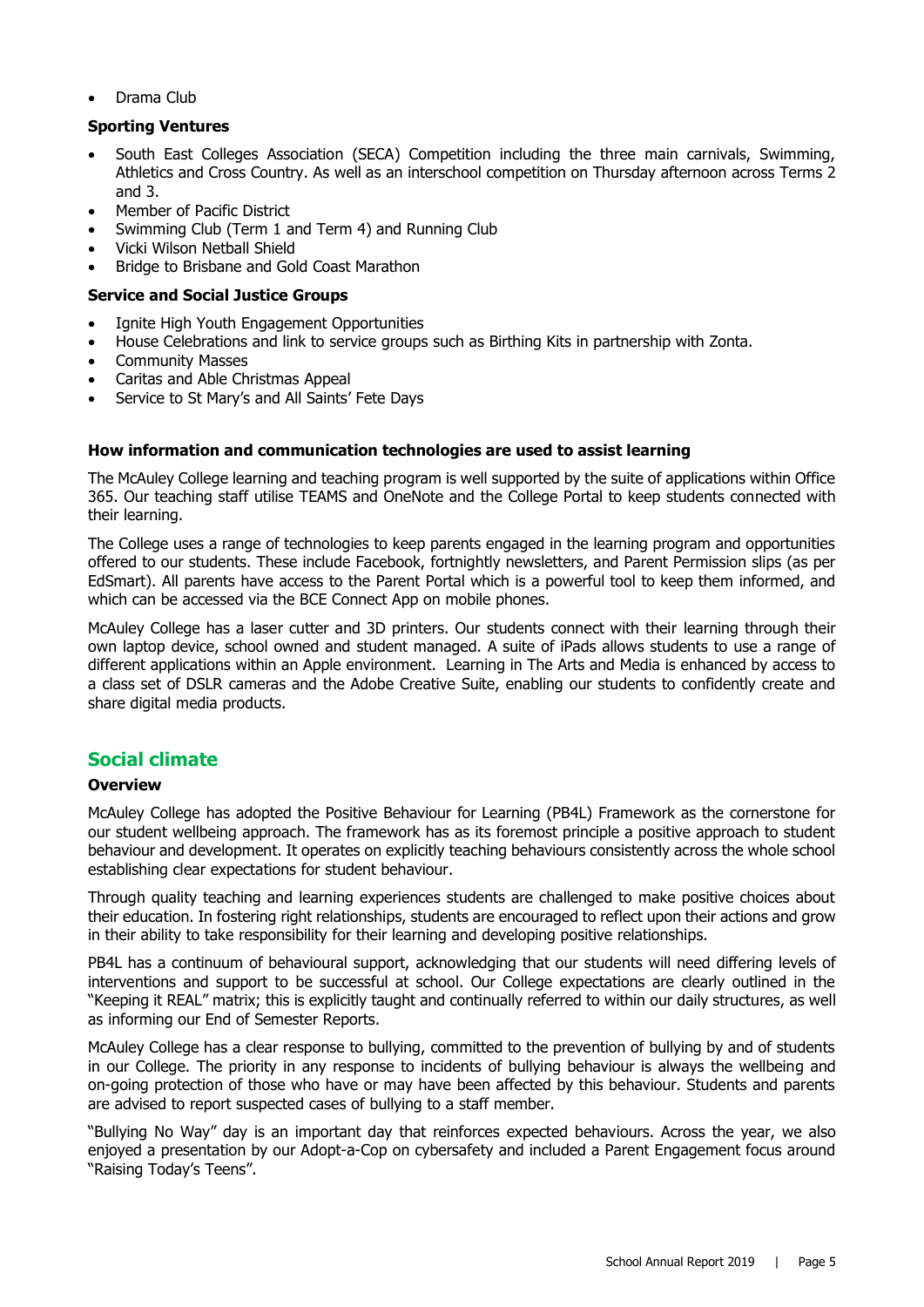#### **BCE Listens Survey - Parent satisfaction**

| <b>Performance measure</b>                                                                                           |        |
|----------------------------------------------------------------------------------------------------------------------|--------|
| Percentage of parents/carers who agree# that:                                                                        | 2018   |
| This school helps my child to develop their relationship with God                                                    | 100.0% |
| My child is encouraged to participate in spiritual and religious activities and<br>projects outside of the classroom | 94.7%  |
| Religious Education at this school is comprehensive and engaging                                                     | 100.0% |
| I see school staff practising the values and beliefs of the school                                                   | 100.0% |
| This school looks for ways to improve                                                                                | 100.0% |
| The school is well managed                                                                                           | 100.0% |
| My child is making good progress at this school                                                                      | 100.0% |
| This school is a safe place for my child                                                                             | 100.0% |
| This school helps students respect the needs of others                                                               | 100.0% |
| Teachers and staff are caring and supportive                                                                         | 100.0% |
| Teachers at this school expect my child to do their best                                                             | 100.0% |
| Teachers and staff relate to students as individuals                                                                 | 100.0% |
| The teachers help my child to be responsible for their own learning                                                  | 100.0% |
| My child is motivated to learn at this school                                                                        | 100.0% |
| I can talk to my child's teachers about my concerns                                                                  | 100.0% |
| This school offers me opportunities to get involved in my child's education                                          | 90.0%  |
| My child's learning needs are being met at this school                                                               | 100.0% |
| I am happy with my decision to send my child to this school                                                          | 100.0% |

#### **BCE Listens Survey - Student satisfaction**

| <b>Performance measure</b>                                                                                                      |       |
|---------------------------------------------------------------------------------------------------------------------------------|-------|
| Percentage of students who agree# that:                                                                                         | 2018  |
| At my school, I can express my beliefs                                                                                          | 87.8% |
| My school encourages all students to participate in spiritual and religious activities and<br>projects outside of the classroom | 92.7% |
| Religious Education at my school is interesting and engaging                                                                    | 82.9% |
| I see school staff practising the values and beliefs of my school                                                               | 92.4% |
| My school looks for ways to improve                                                                                             | 95.3% |
| Students at my school are encouraged to voice their concerns or complaints                                                      | 87.7% |
| Teachers treat students fairly at my school                                                                                     | 81.4% |
| Teachers recognise my efforts at school                                                                                         | 89.2% |
| I feel safe at school                                                                                                           | 94.3% |
| My school helps me to respect the needs of others                                                                               | 97.6% |
| I am happy to be at my school                                                                                                   | 90.8% |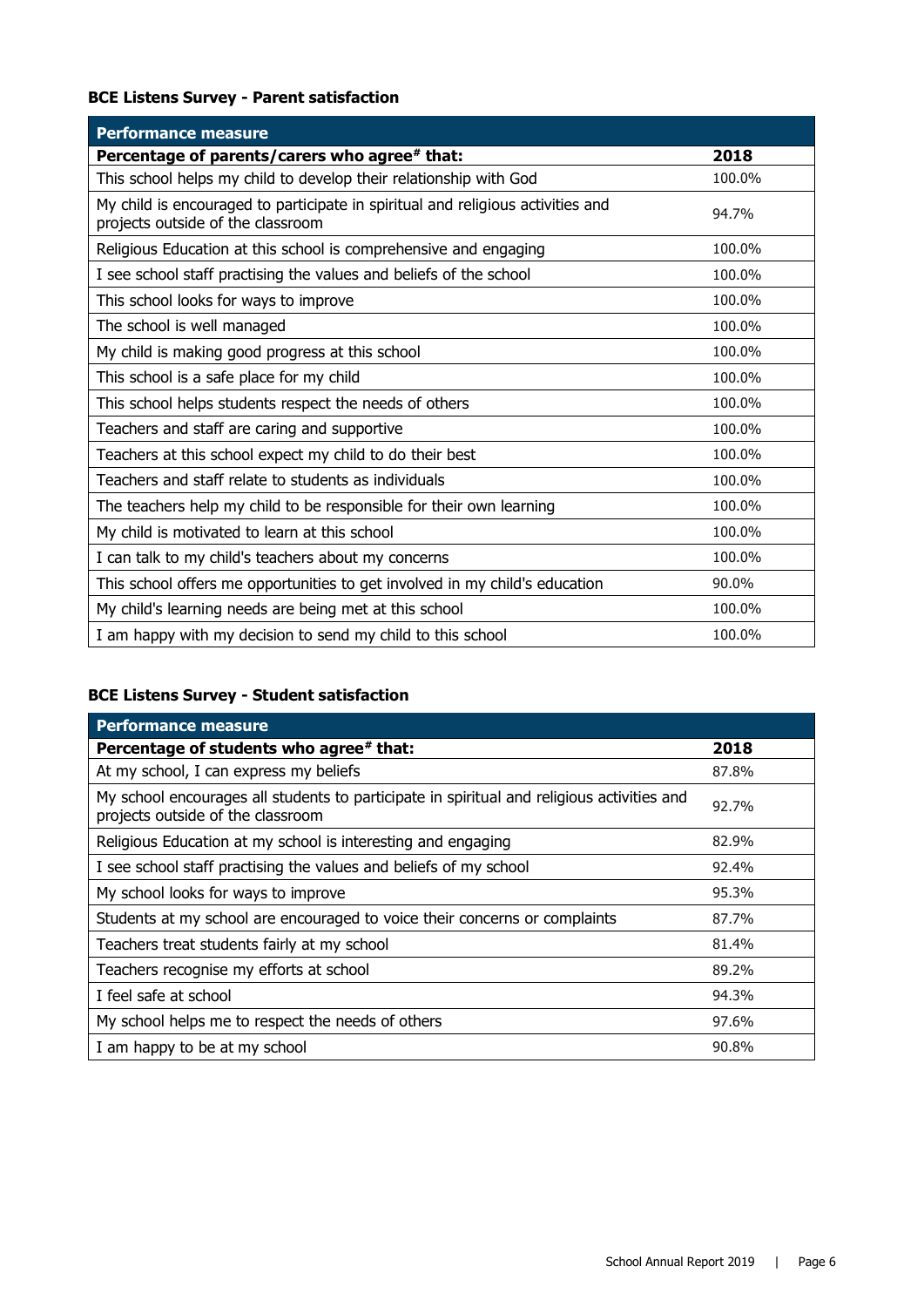#### **BCE Listens Survey - Staff satisfaction**

| <b>Performance measure</b>                                                                                                      |        |
|---------------------------------------------------------------------------------------------------------------------------------|--------|
| Percentage of staff who agree# that:                                                                                            | 2018   |
| This school helps me to develop my relationship with God                                                                        | 92.3%  |
| My school encourages all students to participate in spiritual and religious activities and<br>projects outside of the classroom | 100.0% |
| Religious Education at this school is comprehensive and engaging                                                                | 100.0% |
| I see school staff practising the values and beliefs of this school                                                             | 93.8%  |
| This school is well managed                                                                                                     | 100.0% |
| My concerns are taken seriously by the school                                                                                   | 93.3%  |
| This school is a safe place to work                                                                                             | 93.8%  |
| This school has an inclusive culture                                                                                            | 93.3%  |
| This school has a culture of striving for excellence                                                                            | 100.0% |
| All my students know I have high expectations of them                                                                           | 100.0% |
| I am proud to be a member of this school                                                                                        | 100.0% |
| Overall, I am happy with my decision to work at this school                                                                     | 100.0% |

# 'Agree' represents the percentage of respondents who Somewhat Agree, Agree or Strongly Agree with the statement.

DW = Data withheld to ensure confidentiality.

#### **Family and community engagement**

The College has enjoyed the opportunity to explore new and innovative ways to engage our families and community.

McAuley College engages parents authentically in the learning and teaching program. This was realised in 2019 through the delivery of four very successful Parent Engagement Evenings, focused on the following topics; "Information Technology at McAuley", "How can I help my child to write better?", "Raising Today's Teens", and "Queensland's New QCE System". This is complemented by Parent Information Evenings around subject selection for Years 7, 8 and 9, and Year 7 2020 Orientation, as well as Parent Teacher Student Conversations at the start of both Term 2 and Term 3.

Parents are encouraged to participate in a wide range of school events. This includes our whole school masses and liturgies, our successful Mother's Day and Father's Day breakfast and liturgies and Interhouse Carnivals, to name just a few.

The College developed a Community Consultative Committee which includes parent, parish and school representatives. This group assists the College in endorsing our proposed Fees and Levies for the coming year, as well as some key expenditure.

Finally, in 2019, the College established a Uniform Development Committee with a specific focus to lead community consultation around the development of our uniform for our Senior Years. The committee engaged actively with all stakeholders to incorporate their voice into the minor changes in our uniform to mark this juncture, with membership consisting of parents who had volunteered to be part of the group.

With regard to students and adjustments in their learning programs, the College works closely with parents to provide a support network around each individual learner. At enrolment, students with any significant learning needs, engage in an Enrolment Application Support Process. This has a number of steps to ensure the College is well placed to support the student and to ensure the parent's aspirations for their child are well aligned with what the College can deliver.

Each classroom teacher takes a clear role in planning learning experiences accessible for each student in their class. Students with disabilities or those with learning difficulties are monitored and evidence is gathered to better inform all teachers around how best to structure the learning so the student can engage to their full potential. This work is done in partnership with the Support Teacher Inclusive Education (STIE). Parents are kept informed of concerns as they are identified, and where required parents engage regularly in review of any Learner Matrix or next steps.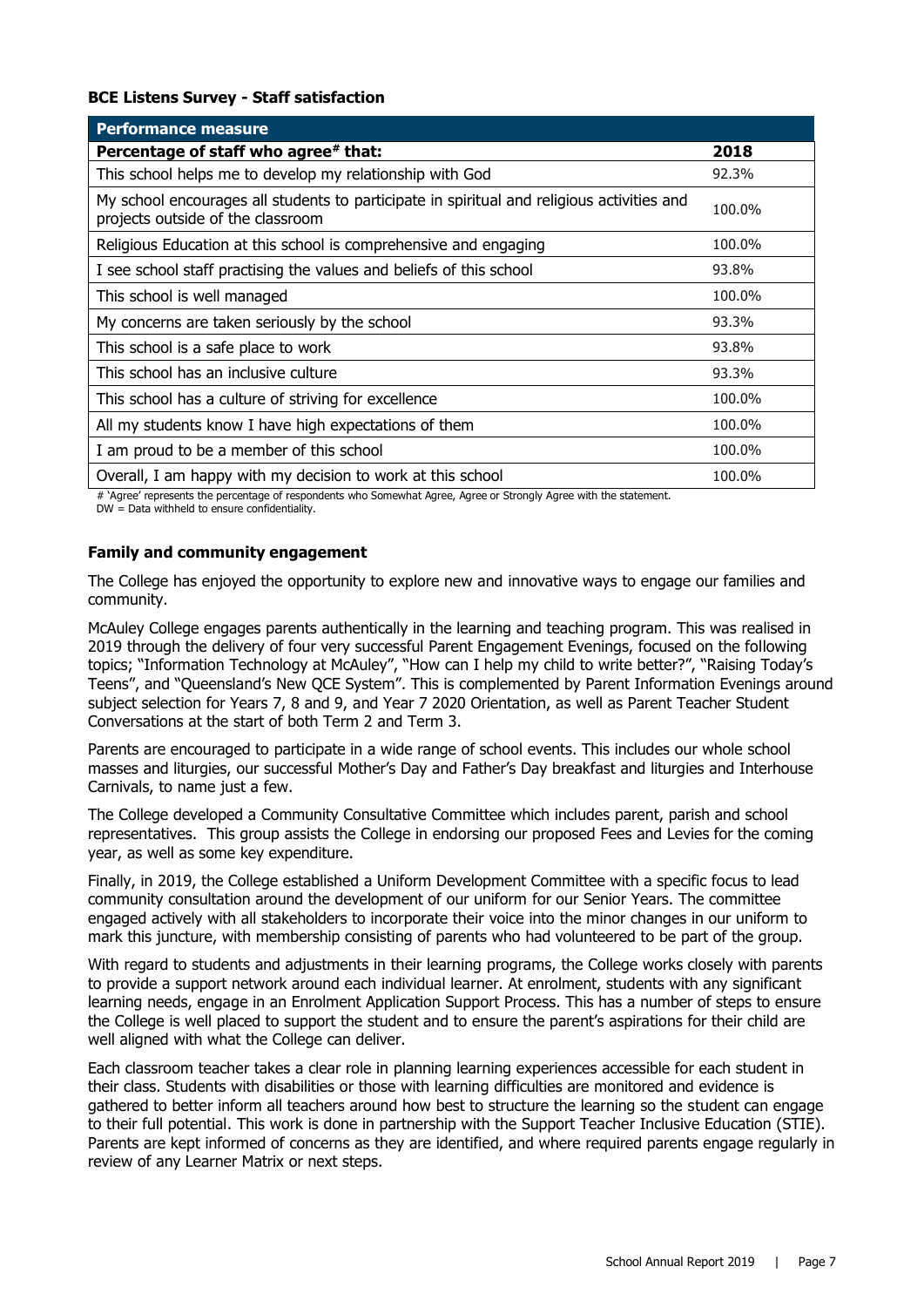#### **Environmental footprint**

#### **Reducing the school's environmental footprint**

This is the first year of reporting on the school's electricity usage. Responsible energy usage supports the school's efforts towards a living response to Pope Francis' Encyclical Laudato Si' Care for our Common Home.

McAuley College actioned an Energy Reduction and Management Plan (ERaMp) which involved an equipment audit and campus assessment. A subsequent report was prepared and presented. Closely aligned with this plan, College personnel engaged in a special information presentation that shared best practice with regards solar, LED and other associated energy matters.

As a result, the College developed a Master Plan for the installation of solar panels, to complement the plan to manage heating and cooling solutions across the campus teaching and working spaces. Lighting across the College is compliant with best practice, apart from those in the shed. It is intended these will be replaced in 2020.

The College introduced four recycling bins as part of a student initiative to focus on practical ways we can reduce our environmental footprint and raise student awareness.

| <b>Environmental footprint indicators</b> |                           |  |
|-------------------------------------------|---------------------------|--|
| Years                                     | <b>Electricity</b><br>kWh |  |
| 2019                                      | 74092                     |  |

#### **School funding**

#### **School income broken down by funding source**

School income, reported by financial year accounting cycle using standardized national methodologies and broken down by funding source is available via the [My School](http://www.myschool.edu.au/) website.

#### **How to access our income details**

- 1. Click on the My School link <http://www.myschool.edu.au/>.
- 2. Enter the school name or suburb of the school you wish to search.

| Find a school                   |              |                    |              | <b>Search website</b> |              |
|---------------------------------|--------------|--------------------|--------------|-----------------------|--------------|
| Search by school name or suburb |              |                    |              |                       | Go           |
| <b>School sector</b>            | $\checkmark$ | <b>School type</b> | $\checkmark$ | <b>State</b>          | $\checkmark$ |

3. Click on 'View School Profile' of the appropriate school to access the school's profile.



4. Click on 'Finances' and select the appropriate year to view the school financial information.

| School profile | NAPLAN | Attendance | Finances | VET in schools Senior secondary | Schools map |
|----------------|--------|------------|----------|---------------------------------|-------------|
|                |        |            |          |                                 |             |

Note: If you are unable to access the internet, please contact the school for a hard copy of the school's financial information.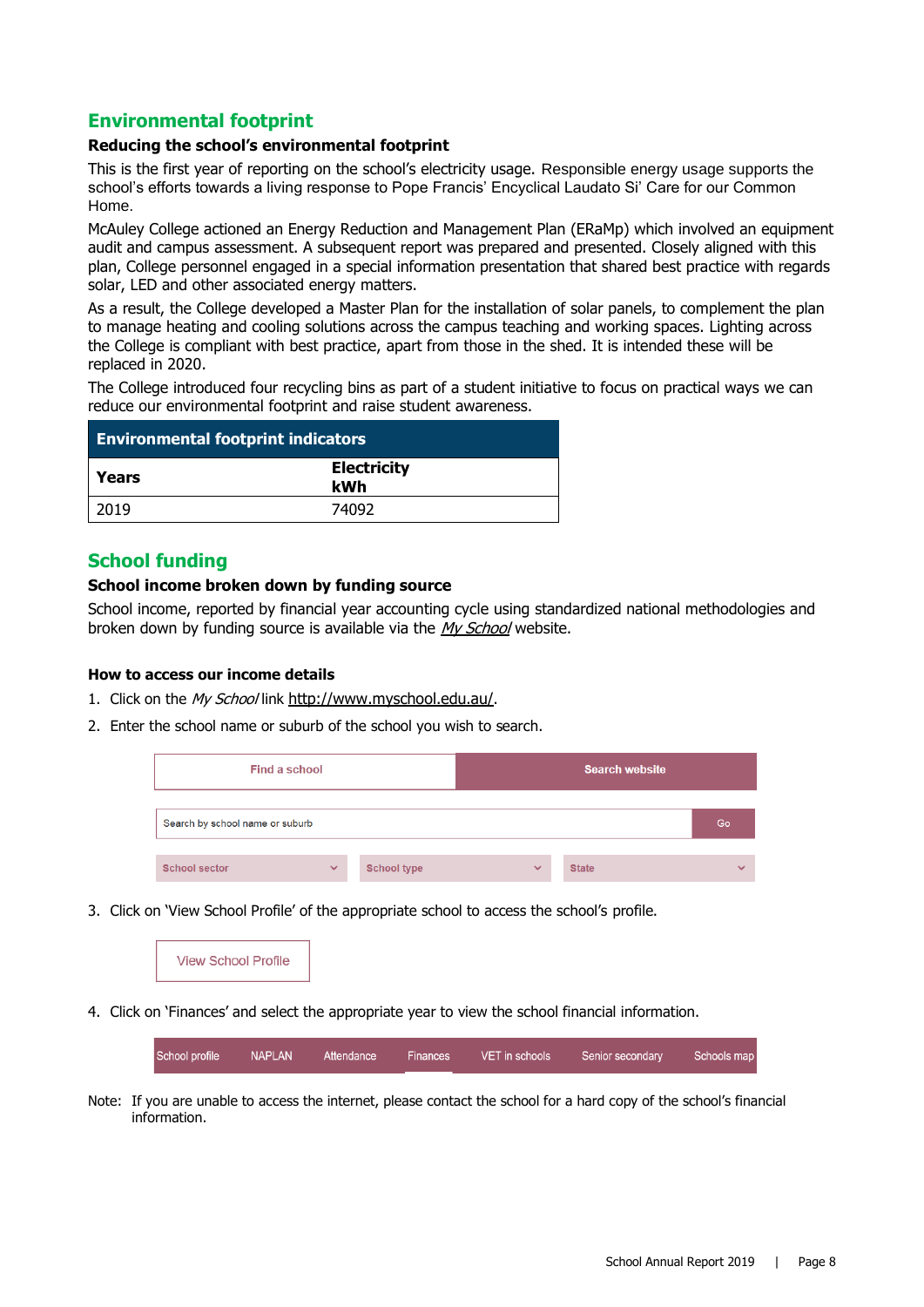# **Our staff profile**

#### **Workforce composition**

| <b>Description</b>           | <b>Teaching Staff</b> | Non-Teaching Staff |
|------------------------------|-----------------------|--------------------|
| Headcount                    | 19                    | 16                 |
| <b>Full-time Equivalents</b> | 16.6                  | 5.6                |

#### **Qualifications of all teachers\***

| <b>Highest level of qualification</b> | Number of classroom teachers and school<br>leaders at the school |
|---------------------------------------|------------------------------------------------------------------|
| Doctorate                             |                                                                  |
| Masters                               | 5                                                                |
| Graduate diploma etc.**               | 4                                                                |
| Bachelor degree                       | 10                                                               |
| Diploma                               |                                                                  |
| Certificate                           |                                                                  |

\*Teaching staff includes School Leaders

\*\*Graduate diploma etc. includes graduate diploma, bachelor honours degree, and graduate certificate.

#### **Professional development**

#### **Expenditure on and teacher participation in professional development**

The total funds expended on teacher professional development in 2019 were \$ 24 884.

The major professional development initiatives are as follows:

- New Staff Induction with focus on Mercy Charism
- Professional Development 'in situ' around the College SMART Literacy Goal, which utilised Education Officers from within the BCE system, minimising costs. The College also engaged in four Monitoring Days across the year.
- Internal Release for staff to work on their Scope and Sequence for their specific key learning areas.
- Ongoing Professional Development around PB4L (Tier 2 and Tier 3 strategies, including Restorative Practices)
- Senior Schooling Focus Days in preparation for Year 11 and 12.
- All staff are accredited with first aid qualifications and updated CPR.

The proportion of the teaching staff involved in professional development activities during 2019 was 100%.

#### **Staff attendance and retention**

#### **Average staff attendance**

| <b>Description</b>                                                                 |       |
|------------------------------------------------------------------------------------|-------|
| <sup>1</sup> Staff attendance for permanent and temporary staff and school leaders | 97.9% |

#### **Proportion of staff retained from the previous school year.**

From the end of the previous school year, 96.7% of staff was retained by the school for the entire 2019.